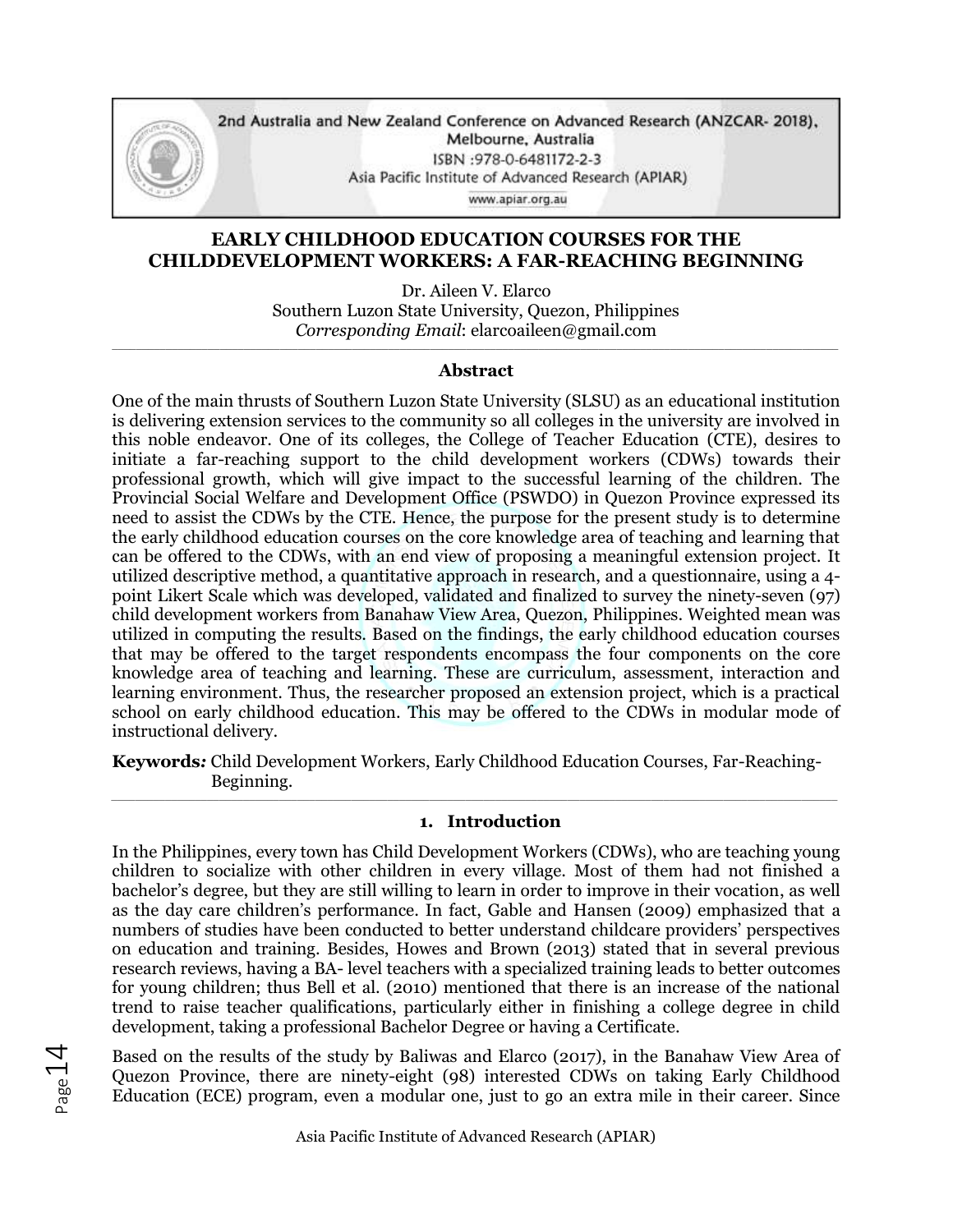most of the CDWs are willing to take a program, it may be better to determine the early childhood education courses that may be offered to them. Hence, the researcher is eager to pursue the study so that the College of Teacher Education can initiate a Practical School on Early Childhood Education, which will start at Quezon Province. It will improve the knowledge and skills of the child development workers through giving a modular ECE course.

## **2. Research Problems**

This study determined to answer the following research problems:

1. What early childhood development courses will enhance the teaching proficiency of the child development workers in terms of:

1.1 Curriculum 1.2 Interaction 1.3 Learning environment 1.4 Assessment

2.What innovation on extension project can be offered to help the child development workers?

# **3. Review of the Relevant Literature**

# **Early childhood development courses for child development workers**

According to Vermont Northern Lights Career Development Centers (2013), one of the core knowledge areas for early childhood professionals is teaching and learning which is divided into four subheadings; interaction, learning environment, curriculum and assessment. Besides, the early childhood professionals should understand that teaching and learning is a combination of interaction, routines, and experiences in children's daily lives. All of the professional courses included in this study came from De Anza College (2014, 2016).

Howes et al. (2013) added that several previous research reviews that having a BA- level teachers with a specialized training leads to better outcomes for young children. Furthermore, Bell et al. (2010) stated that there is an increase of the national trend to raise teacher qualifications, particularly in finishing a college degree in child development or taking a professional or having a Bachelor Degree or Certificate. Gable and Hansen (2009) also emphasized that numbers of studies have been conducted to better understand providers' perspectives on education and training.

# **Curriculum**

According to UNESCO PROAP (2004), the curriculum of the publicschool kindergarten and the day-care center is designed to have a play- based and activity- oriented that allows the children to explore a variety of topic through in the nature fashion. The learning experiences are designed to support the holistic development: physical, social, emotional, language and cognitive development, more student-centered and emphasizes student's active participation.

More so, the K to 12 Kindergarten Curriculum Guide (2015) focuses on the 5 learning domains; MySelf, My Family, My School, My Community and More Things Around Me; with learning areas in Social Studies, Values Education, Physical Education and Health, Music and Arts, Mathematics, Science and Language.

# **Interaction**

Interaction is one important feature of having harmonious relationship between teacher and learner. Research evidences from a variety of sources now show overwhelmingly that highquality and targeted professional development programs can help teachers improve the quality of their interactions with children. These enhanced interactions nurturebetter development in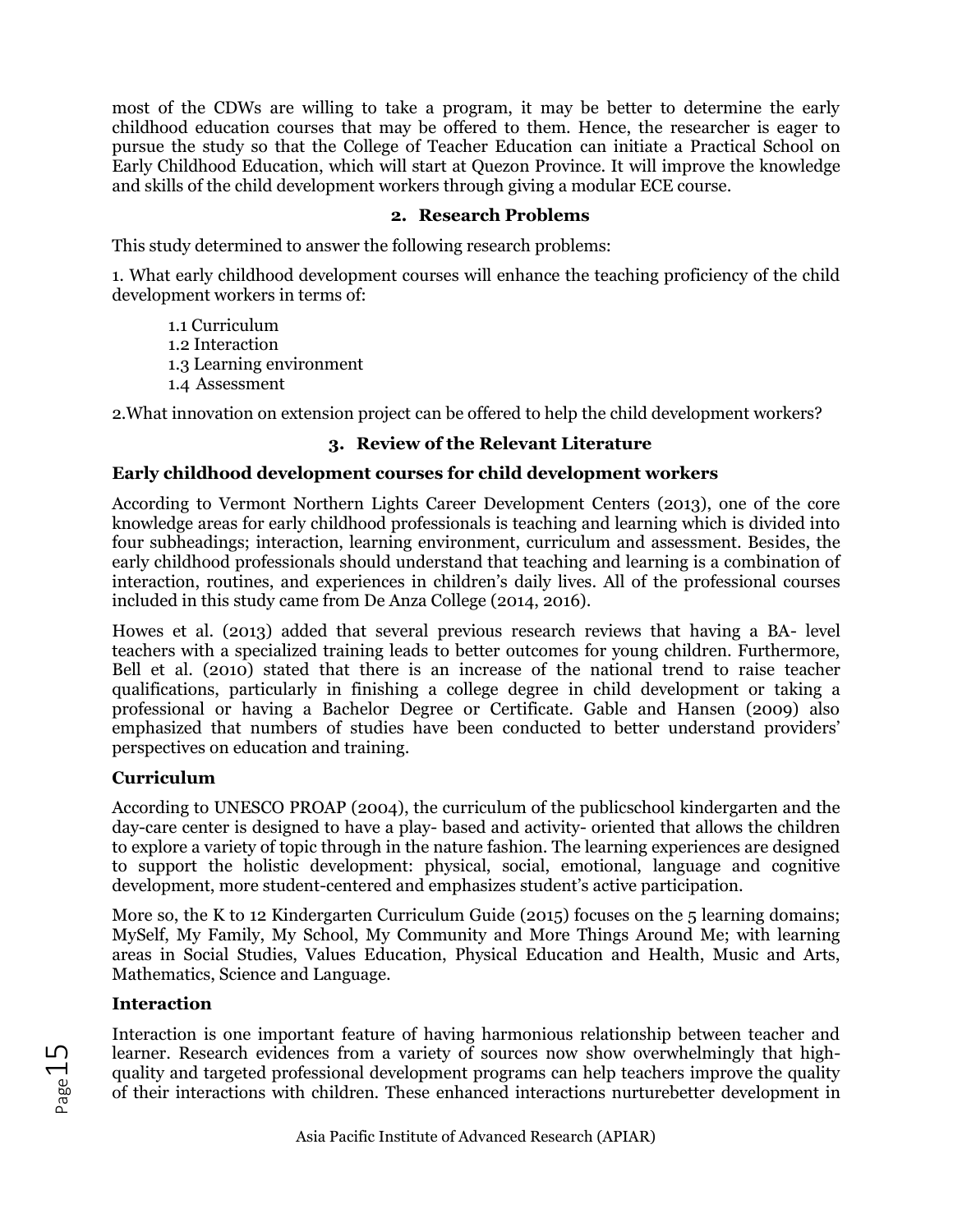social and academic aspects (Raver et al., 2008; Pianta, et al., 2008; Hamre et al., 2012; Bierman et al., 2008; Domitrovich et al., 2009;). Burnard et al. (2010) observed that enabling environment has to be fostered with teachers in their responses to learners' creative activity.

High-quality preschool practices include a well-organized and managed classroom, social and emotional support, and instructional interactions and materials that stimulate children's thinking and skills. Children gain from good instruction and classroom interactions, regardless of race/ethnicity, language status or special needs (August and Shanahan, 2011; Bowman, Donovan and Burns, 2008).

### **Learning environment**

According to Roth (2008), learning environment involves pedagogical and psychosocial features of environments. For Dude (2008), it is not only a physical architecture of the space where learning occurs. It needs creativity in problem-solving (Williamson 2011), creative learning, creative thinking, (Jeffrey 2011) and possibility thinking (Craft 2010). While such creative behaviors and dispositions may be associated with certain types of learning environment, there may be other benefits for learners - cognitive and social - gained through participation in an environment which promotes creativity.

Thomason and La Paro (2009) stated that a calm quite environment is essential in maintaining a low stress environment; correlated to healthy brain environment. Thelin (2009) emphasizes that outdoor learning for young learners helps them with sensory development because when they are playing outdoors, they are using all of their physical senses. Carlson (2006) points out that intense physical exertion of rough and tumble play supports cardiovascular health and meets vital touch needs of children.

## **Assessment**

According to Wade et al (2010), good assessment is a key to effective intervention and to improving outcomes for children. Significant decisions are created based on social work and other professional assessments affecting short and long-term outcomes for children. Good assessment provides opportunities of success for children.

Cleaver et al (2008) mentioned that good practice with children and young people includes taking time to build relationships,giving information, listening to and respecting them, offering real choices and providing support to understand assessment reports. However, research continues to indicate that there are difficulties for many workers in making and sustaining relationships with children and with representing the child's voice in assessments.

## **3. Methods**

The study was conducted in Banahaw View Area of Quezon Province – Lucban, Tayabas, Sampaloc and Sariaya, Quezon. The respondents were ninety-seven (97) child development workers under the administration of The Provincial Social Welfare and Development Office (PSWDO). The respondents were chosen purposively.

It utilized the descriptive method, a quantitative approach in research, to gather necessary data since questionnaires were distributed among the respondents with an intention to determine the early childhood education courses needed by the child development workers for their professional growth. The questionnaire was based on the identified subheadings on the core knowledge area of teaching and learning for early childhood professionals by the Vermont Northern Lights Career Development Center (2013), such as interaction, learning environment, curriculum and assessment. The ECE courses under each subheading were derived from De Anza College (2014, 2016) and Child Development Higher Education Center at San Ysidro (2017). The items were measured using the 4-point Likert Scale. The researcher computed the data by using weighted mean.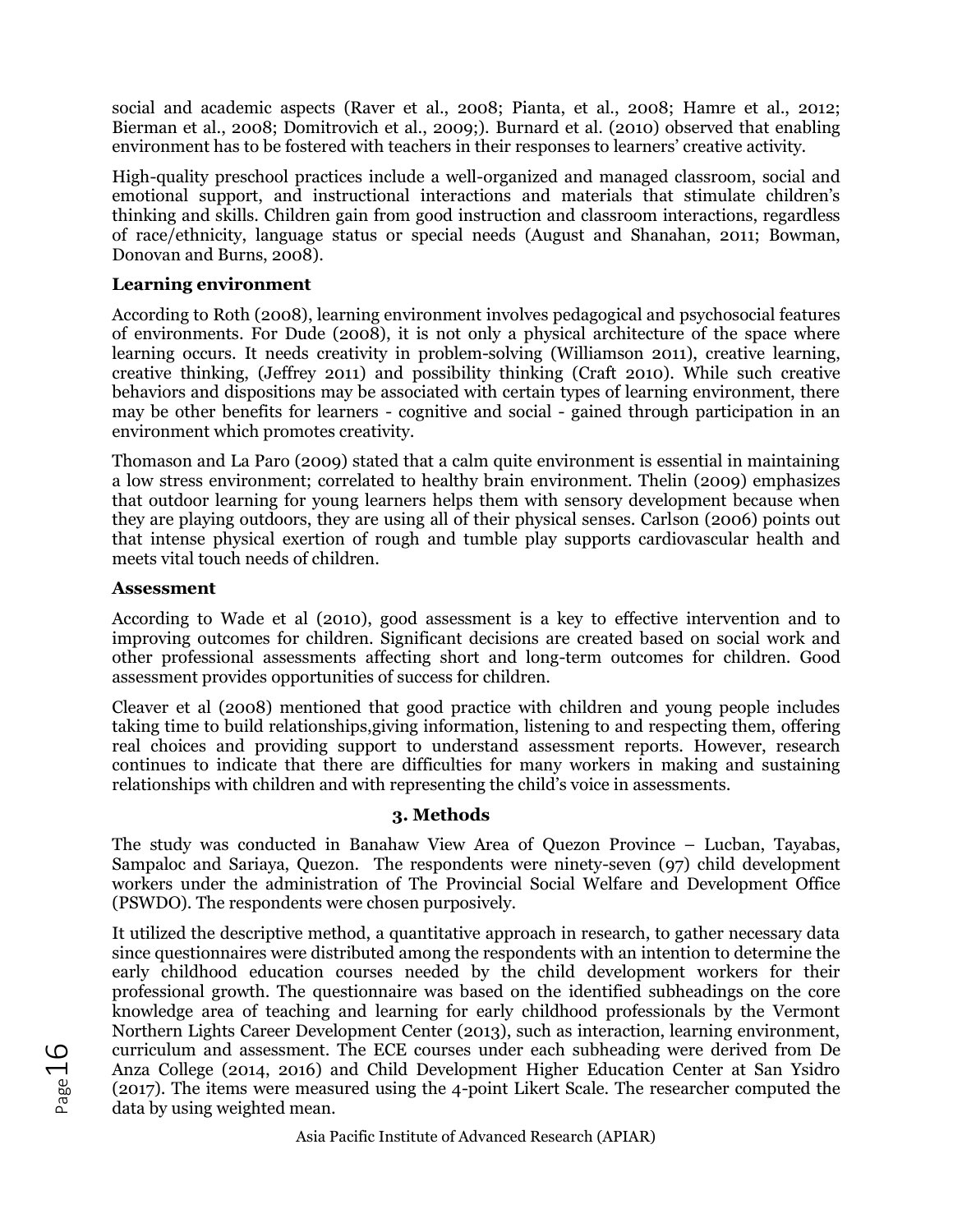| Courses                                                                   | wм   | QD |
|---------------------------------------------------------------------------|------|----|
| Concept of Curriculum<br>1.                                               | 3.80 | SN |
| Early Childhood Program Development<br>2.                                 | 3.85 | SN |
| 3. Sensational Science                                                    | 3.30 | SN |
| Mathematical Talk and Play<br>4.                                          | 3.43 | SN |
| Math and Science Activities for the Young<br>5.<br>Learners               | 3.44 | SN |
| 6. Music for Young Learners                                               | 3.68 | SN |
| 7. Developmental Foundation of Music and<br>Movement                      | 3.61 | SN |
| 8. Enhancing Art in the Preschool Classroom                               | 3.53 | SN |
| 9. Creative Art for the Young Learners                                    | 3.67 | SN |
| 10. Storytelling, Early Literacy, and Fun                                 | 3.68 | SN |
| 11. Building the Components of Literacy                                   | 3.50 | SN |
| 12. Language and Literacy Development and Activities                      | 3.48 | SN |
| for the Young Learners<br>13. Play in Early Childhood                     | 3.72 | SN |
| 14. Expressive Play and Artistic Development                              | 3.66 | SN |
| 15. Basic Health and Hygiene Practices for the Early<br>Childhood Setting | 3.64 | SN |
| 16. Social Studies                                                        | 3.05 | SN |
| 17. Values Education                                                      | 3.62 | SN |
| Average weighted mean                                                     | 3.57 | SΝ |

### **4. Data analysis**

Table 1: Professional Development Courses in Curriculum

Table 1reveals the professional development courses in curriculum that the respondents need. Among the given courses, the Early Childhood Program Development received the highest weighted mean of 3.85 described as strongly needed.

In contrast, the respondents rated the sixteenth course, Social Studies, as the lowest with 3.05 weighted mean and described as strongly needed. The first five courses that receive the highest weighted mean are courses 1, 2,6, 10 and 15, with weighted mean of 3.80, 3.85, 3.68, 3.67 and 3.64 respectively and all are described as strongly needed. The average weighted mean is 3.57, described as strongly needed.

The results reveal that the respondents strongly need to learn professional development courses on curriculum. They believe that learning those courses will give much benefit to their professional development. According to Penn State College of Agricultural Sciences (2015), the knowledge of child development is the first type of knowledge that child care providers need in their work with children.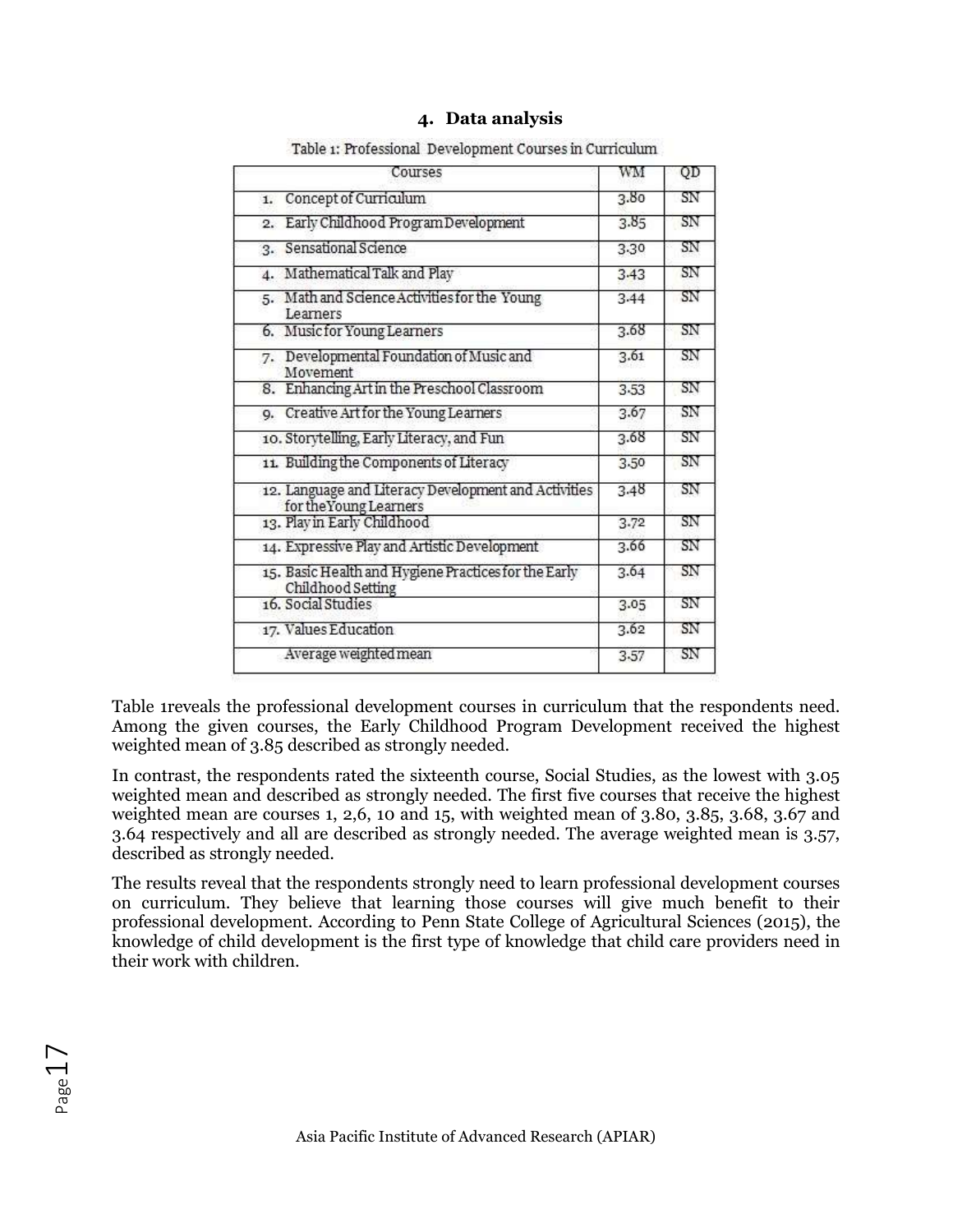| Courses                                                                           | WМ   | QD |
|-----------------------------------------------------------------------------------|------|----|
| 1. Roles and Responsibilities for Teachers                                        | 3.58 | SN |
| 2. Team Environment Building                                                      | 3.32 | SN |
| 3. Positive Guidance: Its Importance                                              | 3.54 | SN |
| Constructive Guidance and Positive DisciplineFor<br>Young Learners                | 3.47 | SN |
| 5. Understanding Aggressive Behaviors                                             | 3.44 | SN |
| 6. Managing Stress in the Classroom                                               | 3.40 | SN |
| 7. Positive Guidance: Working with Parents                                        | 3.46 | SN |
| 8. Leadership in Early Care and Education                                         | 3.45 | SN |
| 9. Signs of Abuse and Reporting Requirements for Early<br>Childhood Professionals | 3.48 | SN |
| 10. Partnerships with Families in Early Childhood<br>Education                    | 3.52 | SN |
| Average Weighted Mean                                                             | 3.47 | SN |

Table 2: Professional Development Courses in Interaction

Table 2 reveals the professional development courses in interaction that the respondents need. The courses 1, 3, 10, 9 and 4 have weighted mean of 3.58, 3.54, 3.52, 3.48 and 3.47 respectively; and the average weighted mean is 3.47, described as strongly needed.

This only proves that all professional courses in interaction domain are strongly needed by all child development workers. According to Roisman et al. (2009), the relationship with caregivers plays critical a role in regulating stress hormone production during the early years of life. Furthermore, Goecker (2009) stated that early childhood setting should be placed where children experience sensitive responsive caregiving attuned to their subtle cues. It enables emotion regulation and wires up learning.

Page18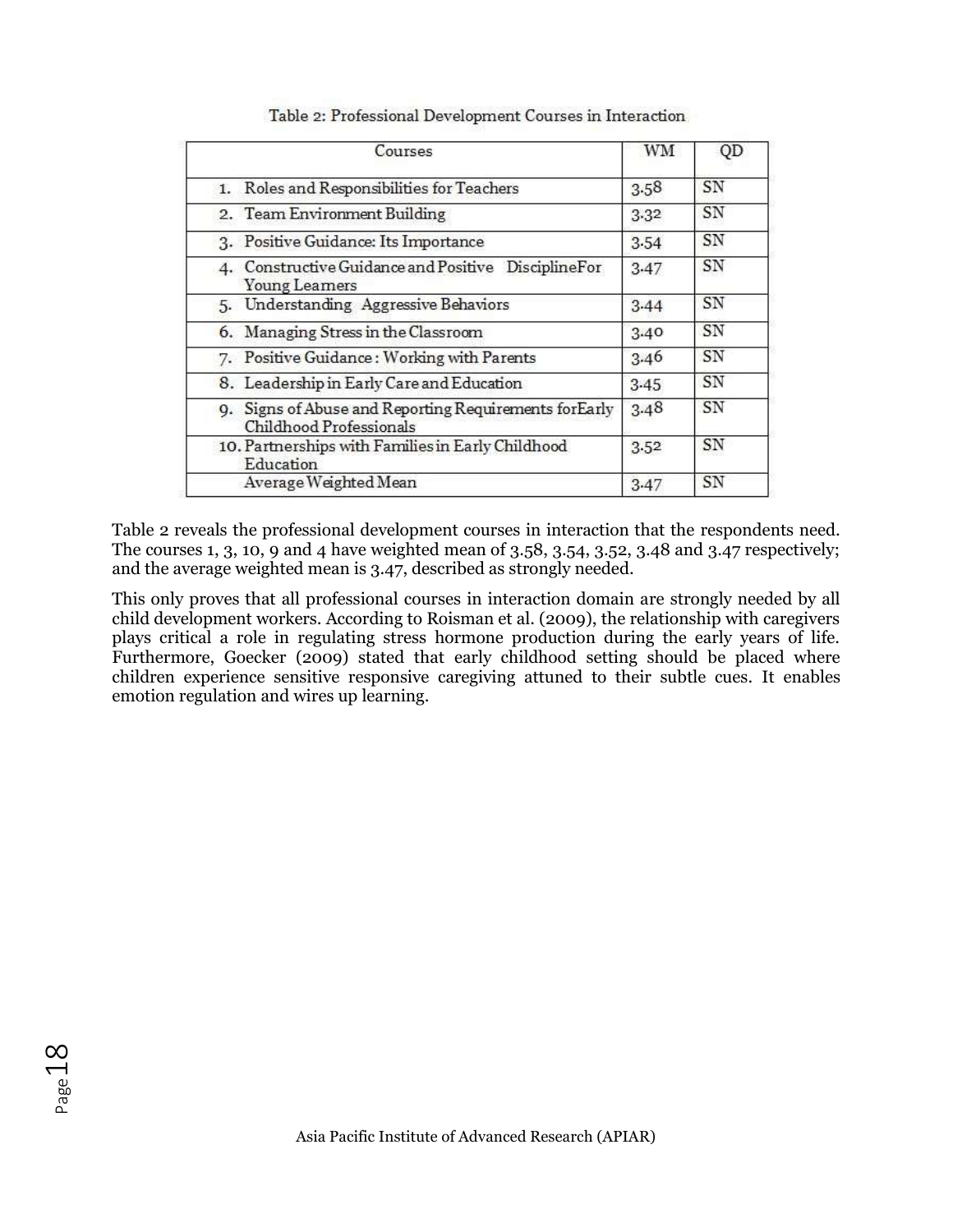| Courses                                                                        | WM   | QD |
|--------------------------------------------------------------------------------|------|----|
| Concept of Curriculum<br>1.                                                    | 3.80 | SN |
| Early Childhood Program Development<br>2.                                      | 3.85 | SN |
| Sensational Science<br>3.                                                      | 3.30 | SN |
| Mathematical Talk and Play<br>4.                                               | 3.43 | SN |
| Math and Science Activities for the Young<br>5.<br>Learners                    | 3.44 | SN |
| 6. Music for Young Learners                                                    | 3.68 | SN |
| Developmental Foundation of Music and<br>7.<br>Movement                        | 3.61 | SN |
| 8. Enhancing Art in the Preschool Classroom                                    | 3.53 | SN |
| 9. Creative Art for the Young Learners                                         | 3.67 | SN |
| 10. Storytelling, Early Literacy, and Fun                                      | 3.68 | SN |
| 11. Building the Components of Literacy                                        | 3.50 | SN |
| 12. Language and Literacy Development and Activities<br>for the Young Learners | 3.48 | SN |
| 13. Play in Early Childhood                                                    | 3.72 | SN |
| 14. Expressive Play and Artistic Development                                   | 3.66 | SN |
| 15. Basic Health and Hygiene Practices for the Early<br>Childhood Setting      | 3.64 | SN |
| 16. Social Studies                                                             | 3.05 | SN |
| 17. Values Education                                                           | 3.62 | SN |
| Average weighted mean                                                          | 3.57 | SN |

Table 3 displays the professional development courses in learning environment that the respondents need. They find all courses as strongly needed. The first five courses they need to learn are promoting learning centers in classroom (3.65); promoting classroom management (3.55); safety in the infant/toddler classroom (3.54); outdoor safety in the early childhood setting (3.54); and outdoor leaning (3.53). Holistically, the computed average weighted mean is 3.43, described as strongly needed.

It may be surmised that the respondents are aware that in early childhood environment, the teacher and caregiver are the facilitators in the student's learning. Besides, promoting classroom management, outdoor and Indoor learning are the subjects are truly important in improving a learning environment.

Thomason and La Paro (2009) stated that a calm quite environment is essential in maintaining a low stress environment; correlated to healthy brain environment. Thelin (2009) emphasizes that outdoor learning for young learners helps them with sensory development because when they are playing outdoors, they are using all of their physical senses. Outdoor environments that provide opportunities for children's physical development also allow them opportunities to engage in pretend play.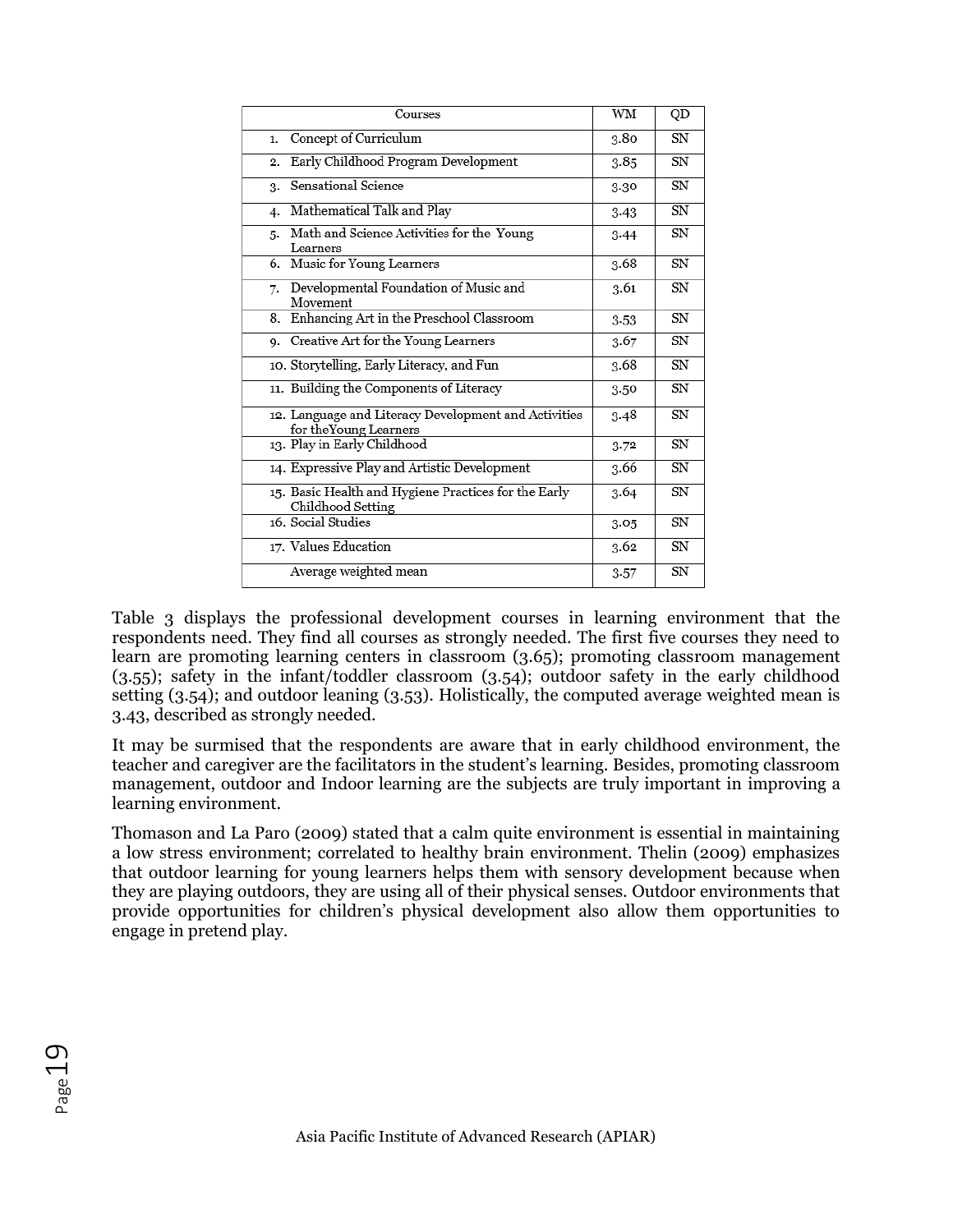| Courses                                                                                          | WM   | QD |
|--------------------------------------------------------------------------------------------------|------|----|
| Methods of Assessment<br>$\mathbf{1}$                                                            | 3.52 | SN |
| Interpreting Data and Improving Practices<br>2.                                                  | 3.46 | SN |
| Assessing Young Learners' Behavior<br>3.                                                         | 3.56 | SN |
| <b>Facilitating learning</b><br>4.                                                               | 3.53 | SN |
| 5. The Role of Risk in Early Childhood                                                           | 3.53 | SN |
| Individualized Guidance, Instruction, and Support<br>6.<br>in Early Childhood Care and Education | 3.51 | SN |
| Bright Beginnings: Age Appropriate Activities for<br>7.<br><b>Infants and Toddlers</b>           | 3.39 | SN |
| 8. Making Sense of Sensory Processing                                                            | 3.44 | SN |
| Introduction to Assessment<br><b>Q.</b>                                                          | 3.41 | SN |
| 10. Assessing Young Learners Behavior                                                            | 3.45 | SN |
| 11. Observation and Assessment of Young Learners                                                 | 3.46 | SN |
| Average Weighted Mean                                                                            | 3.48 | SN |

# Table 4: Professional Development Courses in Assessment

Table 4 displays the professional development courses in assessment that the respondents need. Among the courses, the third received the weighted mean of 3.56, described as strongly needed. In contrast, the respondents rate statement number seventh  $7<sup>th</sup>$  course as the lowest, with 3.39 weighted mean; though it is also described as strongly needed.All are described as strongly needed. The average weighted mean is 3.48, described as strongly needed.

It may be concluded that assessing young learner's behavior is the most preferred professional course in terms of assessment because assessing young learners is very much different in assessing grade students. The basis of assessment is focused in learner's behavior; thus, the child caregivers can create a proper activity to minimize or reinforce the behavior. Observation is the commonly used tool in assessing young learners' behavior.According to Kevin et al. (2010), assessment is not teacher centered. It is a part of learning and a part of ongoing part of everyday life. For teacher, assessment is a process of gathering information about student learning. For students, assessment is the process that informs them about their learning.

#### **Conclusions**

Based on the findings of the study, there is a need to create a teaching competency course for the child development workers encompassing the following components: curriculum, assessment, interaction and learning environment. Thus, a modular course on improving the teaching competency of the child development workers is to be proposed. After knowing the results, the researcher may submit the action research to CTE Office and Planning, Research, Extension, Production and Development (PREPD) Office for the review of the extension project proposal.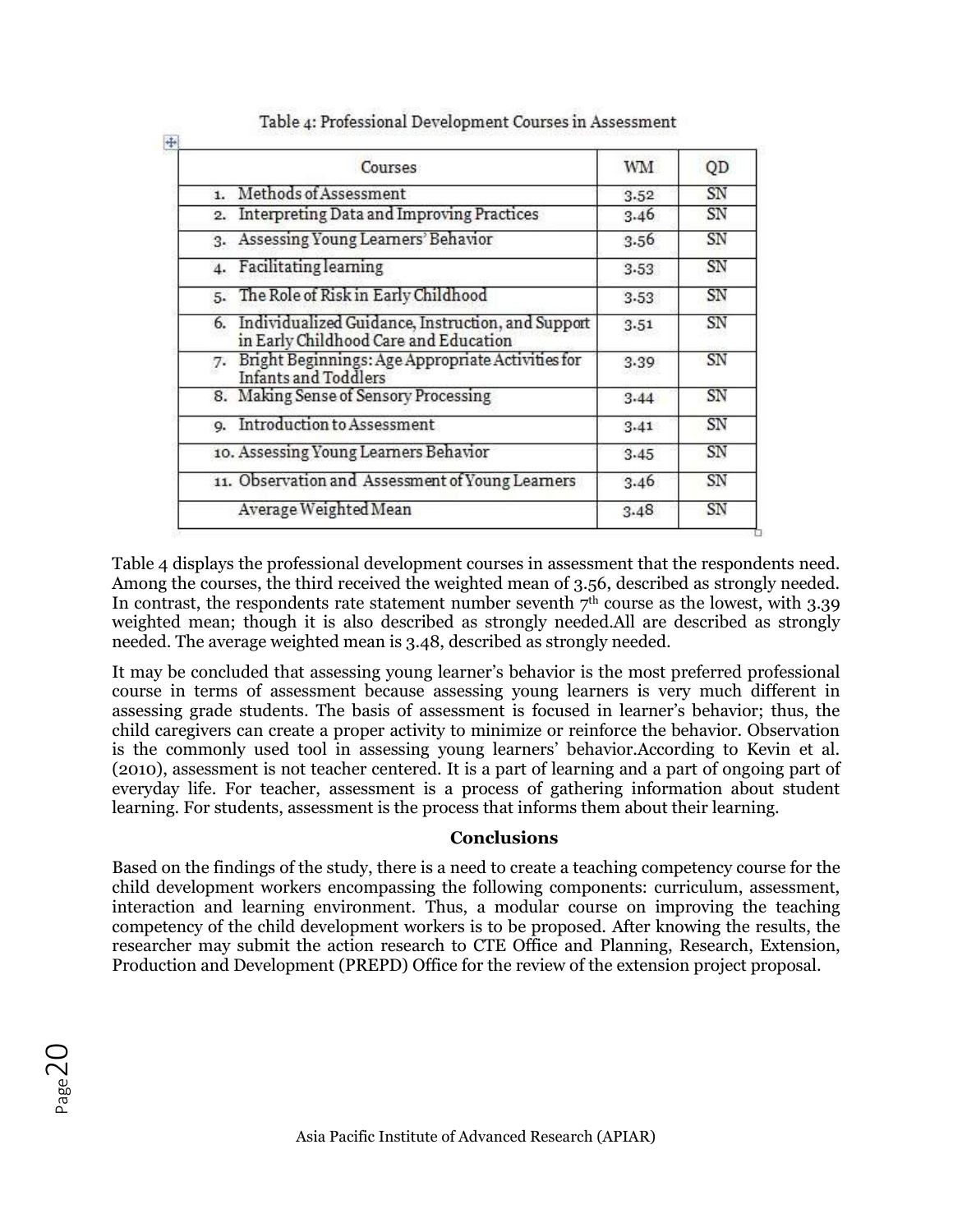#### **References**

- i. Bellm, D., Burton, A., Whitebook, M., Broatch, L. & Young, M., 2010). *Inside the pre-K classroom: A study of staffing and stability in state-funded prekindergarten programs.*  Washington, DC: Center for the Child Care Workforce.
- ii. Bell, M., et al., 2010.*An evaluation of the practice, process and consequences of the ics in councils with social services responsibilities*. Report to Department for Education and Skills Welsh Assembly Government, s.l.: s.n.
- iii. Cleaver, H., et al.,2007. *Child protection, domestic violence and parental substance misuse: family experiences and effective practice.*London: Jessica Kingsley Publishers.
- iv. Craft, A., 2010.*Creativity in education.*[Online] Available at[:http://www.euvonal.hu/](http://www.euvonal.hu/%20images/)  [images/c](http://www.euvonal.hu/%20images/)reativity\_report.pdf.
- v. De Anza College, 2013.*Research Data/Awards by Degree Type and Major Institutional Research Office*, s.l.:s.n
- vi. Domitrovich, C. E., 2005.*The preschool PATHS curriculum*. South Deerfield, MA: Channing Bete.
- vii. DSWD, 2014. *DSWD steps up feeding program for day care children.* [Online] Available at: http:// www.dswd.gov.ph/2014/05/dswd-steps-up-feedingprogram-for-day-carechildren-2/#sthash.duq7nuek.Dpuf.
- viii. Dude, M., 2008.*Architecture of schools: the new learning environments.* London: Architectural Press.
- ix. Gable, S. & Hansen, J., 2009. Child care provider perspectives on the role of education and training for quality caregiving. *Early Child Development and Care,* vol.166, pp. 39- 52.
- x. Gateway, 2008. *Safe children and healthy families are a shared responsibility* [On-line] Available at: http://www.childwelfare.gov/ preventing/pdfs/prev\_packet\_2006\_en.pdf.
- xi. Hamre, B. K.,2012. A course on effective teacher–child interactions: Effects on teacher beliefs, knowledge, and observed practice. *American Education Research Journal*, vol. 49, pp. 88–123. [Online] Available at: doi: 10.3102/0002831211434596.
- xii. Howes, 2009. Pathways to effective teaching. *Early Childhood Research Quarterly*, vol. 18, pp. 104–120.
- xiii. Jeffrey, B., 2011.Creative teaching and learning: towards a common discourse and practice. *Cambridge Journal of Education*, vol. 36(3), pp. 399-414.
- xiv. Mashburn, A., 2008. Measures of classroom quality in pre-kindergarten and children's development of academic, language and social skills. *Child Development,*Volume 79, pp. 732–749. [Online] Available at: doi: 10.1111/j.1467-8624.2008.01154.
- xv. Pianta, R. C., 2012. *Classroom Assessment Scoring System™ (CLASS™) pre-k manual – Spanish*. Baltimore, MD: Brookes Publishing.
- xvi. K to 12 Kindergarten Curriculum Guide, 2015.S*tandard competencies for five-year-old filipinochildren.*[Online] Available at: http://www.deped.gov.ph/sites/default/files /page/2015/Kindergarten%20CG%20July%202015.pdf
- xvii. UNESCO PROAP, 2004. *Early childhood care and education in South-East Asia: Working for access, quality and inclusion in Thailand, the Philippines and Viet Nam.* Bangkok: UNESCO PROAP